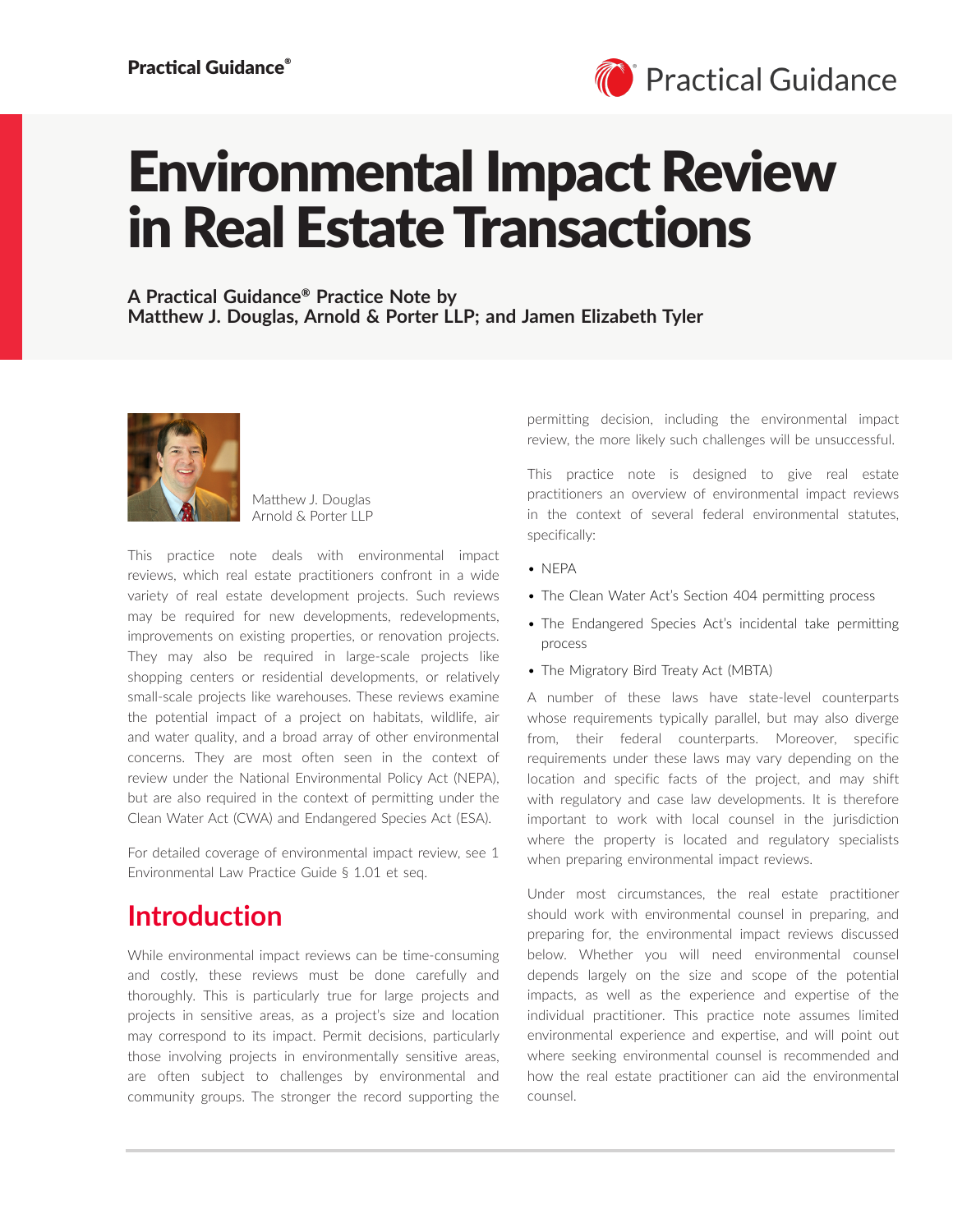# **Environmental Review Process for NEPA and Little NEPAs**

NEPA, 42 U.S.C. § 4331, and state law equivalents known as "little NEPAs," are perhaps the most commonly encountered environmental statutes among real estate practitioners. If your project requires federal permits, involves federal funding, or is part of a federal project, it may be subject to a federal NEPA analysis. Real estate projects that require changes to zoning or state-level permitting may also trigger the state's little NEPA. Because of this, any time a project involves federal or state funding or permitting, practitioners should consult NEPA specialists to ensure a smooth process.

As a general matter, NEPA and its state-level counterparts require agencies to consider the environmental impacts of their decision making. However, they do not require agencies to prioritize environmental concerns, nor do they require agencies to limit chosen actions to the leastenvironmentally damaging options. Instead, these laws require agencies to consider environmental impacts, evaluate alternatives, specify the process for doing so, and mandate public disclosure of its decision making. In other words, NEPA and its counterparts require agencies to "take a 'hard look' at the environmental consequences before taking a major action." Baltimore Gas & Elec. Co. v. Nat. Res. Def. Council, Inc., 462 U.S. 87, 97 (1983). (What constitutes a major action is discussed below.) Decisions may only be set aside where the process or disclosure was inadequate, or where the ultimate decision was arbitrary or capricious.

So-called little NEPAs generally follow the federal NEPA framework, and similarly are procedural rather than substantive in nature. Currently, 21 states and municipalities have some form of NEPA statutes, including New York state and city, California, Massachusetts, and New Jersey. The Council on Environmental Quality (CEQ) keeps a full list of little NEPAs on its website, which is available at [https://ceq.](https://ceq.doe.gov/laws-regulations/states.html) [doe.gov/laws-regulations/states.html.](https://ceq.doe.gov/laws-regulations/states.html) Each state and local law imposes slightly different requirements. Consultation with local counsel is important for projects that do or may trigger one of these laws.

The CEQ is responsible for implementing NEPA, and has issued regulations and guidance establishing the procedures agencies must follow when evaluating the environmental impacts of their actions. In addition, each federal agency has its own NEPA implementation regulations that supplement CEQ regulations. A list of these regulations can be found at [https://energy.gov/sites/prod/files/2013/10/f3/](https://energy.gov/sites/prod/files/2013/10/f3/Agency%20Implementing%20Procedures%2021Oct2013.pdf) [Agency%20Implementing%20Procedures%2021Oct2013.](https://energy.gov/sites/prod/files/2013/10/f3/Agency%20Implementing%20Procedures%2021Oct2013.pdf) [pdf.](https://energy.gov/sites/prod/files/2013/10/f3/Agency%20Implementing%20Procedures%2021Oct2013.pdf)

NEPA is implicated when a real estate project could significantly affect the environment and involves major federal actions. Little NEPAs have analogous state-level triggers. Agency decisions regarding permitting and funding that are prerequisites to project completion are often the type of major actions that trigger NEPA review, as are projects involving federal land. However, each agency's NEPA regulations may differ somewhat regarding what constitutes a major action for purposes of NEPA. Moreover, the question of whether a type of decision is either "federal" or "major" enough to trigger NEPA is frequently litigated. This is particularly so when federal involvement is minor or attenuated or where the agency action is nondiscretionary. Whether your project will trigger a NEPA analysis therefore depends on what agencies your project involves, and where the project is located. As a general matter, however, if a project requires approvals or other engagement with a federal or state agency, the practitioner should work with environmental counsel to investigate the regulations of the agency or agencies in question to determine whether it may require a NEPA analysis.

If a government agency determines that a project constitutes a major action that could significantly affect the environment, it will initiate the NEPA process. This process generally involves three levels of analysis:

- 1. **Categorical exclusion determination.** Agency NEPA regulations may exclude certain actions that do not individually or cumulatively have a significant effect on the environment from NEPA analysis. This phase determines whether the action in question is excluded from NEPA review. Each agency has its own list of categorical exclusions and processes for adding new ones. They vary by state and region, but generally include activities such as minor repairs and upkeep, or small installation projects.
- 2. **Environmental assessment (EA).** If the environmental impacts are unclear, the agency will conduct an environmental assessment to determine whether impacts are "significant." If the EA finds no significant impact, the agency issues a Finding of No Significant Impact (FONSI), and the agency may proceed with the action. If the EA finds that the decision will significantly impact the environment, the agency must proceed to the next level of analysis. If it is clear at the outset that a proposed project will have significant environmental impacts, the agency may proceed directly to the next step without preparing an EA.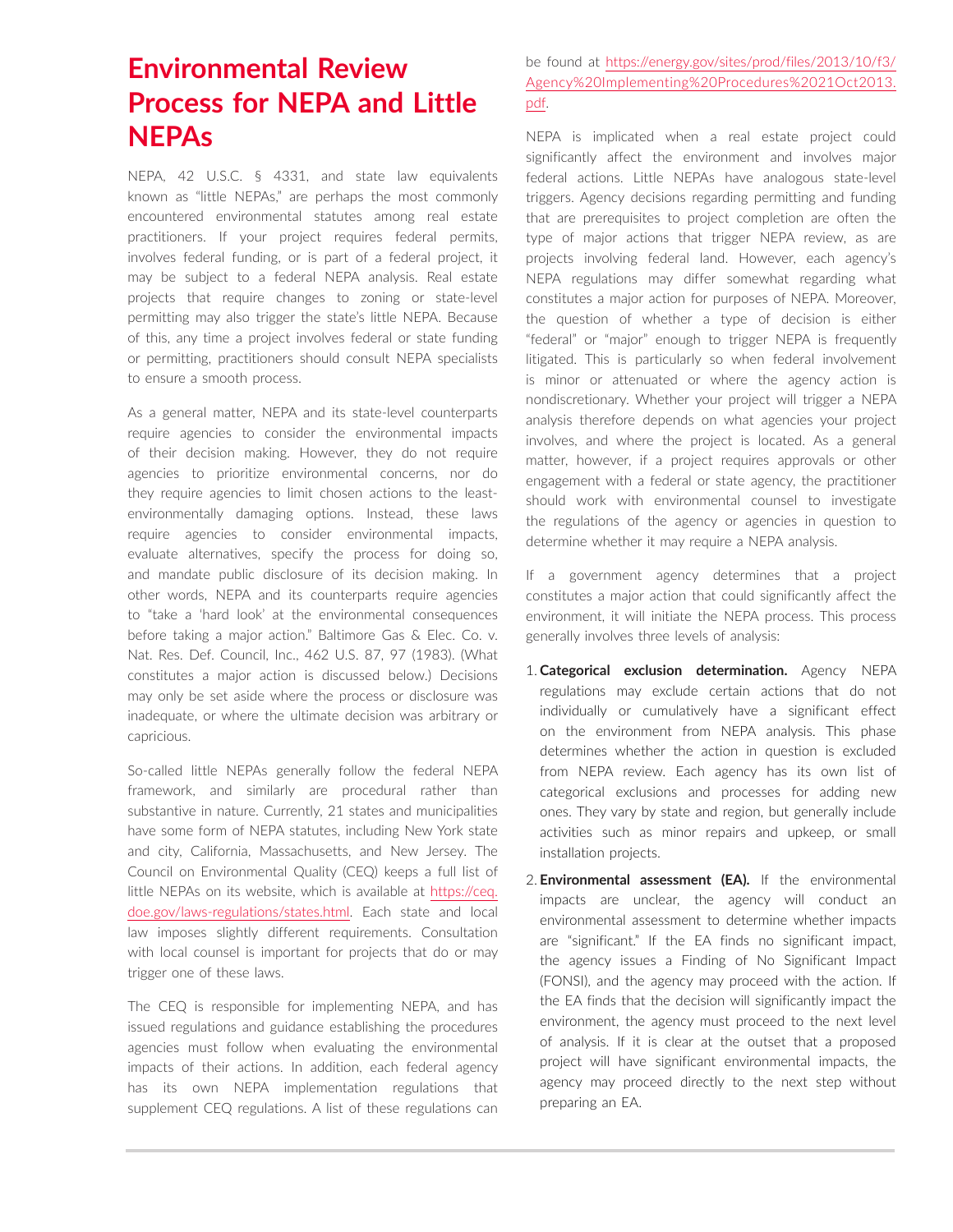3. **Environmental impact statement (EIS).** The EIS is considered the most time-consuming and complicated step of NEPA review. During this stage, the agency reviews the environmental impact of the proposed action, including the purpose and need for the project and possible mitigation measures, and evaluates reasonable alternatives to the proposed action. The EIS requires public input at several stages and culminates in the publication of a Record of Decision (ROD) that explains the agency's decision, describes the alternatives and factors the agency considered in selecting its chosen action, and responds to public comments. There is no time requirement for completion of the EIS, and completion can take months to years depending on the scope and nature of the project.

Procedural requirements under little NEPAs are generally similar to the federal process. Practitioners should consult with local counsel if they or their environmental counsel determine that a project may trigger state or local NEPA laws.

For a chart setting out when mandatory environmental impact reviews are required in the 50 states, DC, Guam, PR, & VI, and indicating if third-parties may prepare environmental assessments and/or environmental impact statements, see LexisNexis® 50-State Surveys, Statutes & Regulations, Environmental Law, Assessment & Information Access.

### **The Real Estate Practitioner's Role in the NEPA Process**

While the majority of the work performed under NEPA falls to the agency or agencies making the decision, the project developer (often referred to as the "project proponent" in environmental statutes and regulations), through its real estate or environmental counsel, plays a role at every stage of the process. The real estate practitioner can work with environmental counsel to help the NEPA process proceed efficiently and work to strengthen the administrative record supporting the agency's decision so that it can best withstand any challenges. The real estate practitioner should coordinate with environmental counsel to engage the agency or agencies early in the process. While the agency itself must develop the EA and EIS, early engagement will help the project proponent define and shape the scope of the proposed action, the purpose and need of the project, and the reasonableness of proposed alternatives.

Because both the EA and EIS can be costly and timeconsuming, the practitioner should consult with environmental counsel to determine whether the agency action sought is sufficiently federal or major enough to trigger NEPA and, if it is, to determine whether a categorical exclusion may apply. The practitioner should also work with environmental counsel to fully review statutes related to the agency action in question, as well as the relevant agency's regulations and guidance to identify potentially applicable categorical exclusions. Proceeding directly to an EIS can reduce the time it takes to complete the NEPA process for large projects or those that appear likely to have significant impacts. The practitioner should confer with environmental counsel to determine whether to recommend that the agency proceed directly to an EIS for such projects.

The role of project developers in the EA and EIS, and by extension, the role of real estate practitioners and their environmental counsel, varies depending on agency, region within the agency, and project type. In general, though, the practitioner may be involved with both formulating the scope and substance of the EA or EIS and ensuring that the administrative record is robust and accurate. In particular, and as discussed below in more detail, the project proponent can help the agency define the proposed action, identify and describe reasonable alternatives to the proposed action, and describe the potentially affected environment and the environmental impacts of the proposed action and the alternatives. Given their understanding of the project, real estate practitioners can aid environmental counsel in drafting various key portions of the EA and EIS documents:

- **The project proposal.** This is a critical component of both the EA and EIS that guides evaluation of the project and any possible alternatives. Project proponents can initiate the NEPA process by submitting, typically through counsel, a proposal for a major federal action to the necessary agency. This proposal in turn may be used by the agency to define the proposed action in the EA and EIS. The practitioner, and for more complicated projects environmental counsel, should therefore be careful to work with the client to identify the goals and objectives of the project, and include detailed descriptions of the likely direct and indirect environmental impacts and possible mitigation or other measures to reduce them.
- **Purpose and needs section.** The purpose and needs statement identifies the agency's goals and objectives for pursuing the action that is subject to NEPA review. However, in most jurisdictions the agency may take into account the project proponent's goals as well. It behooves the project developer, through counsel, to include a purpose and needs statement in the project proposal that identifies goals that align with the agency's. The real estate practitioner can work with environmental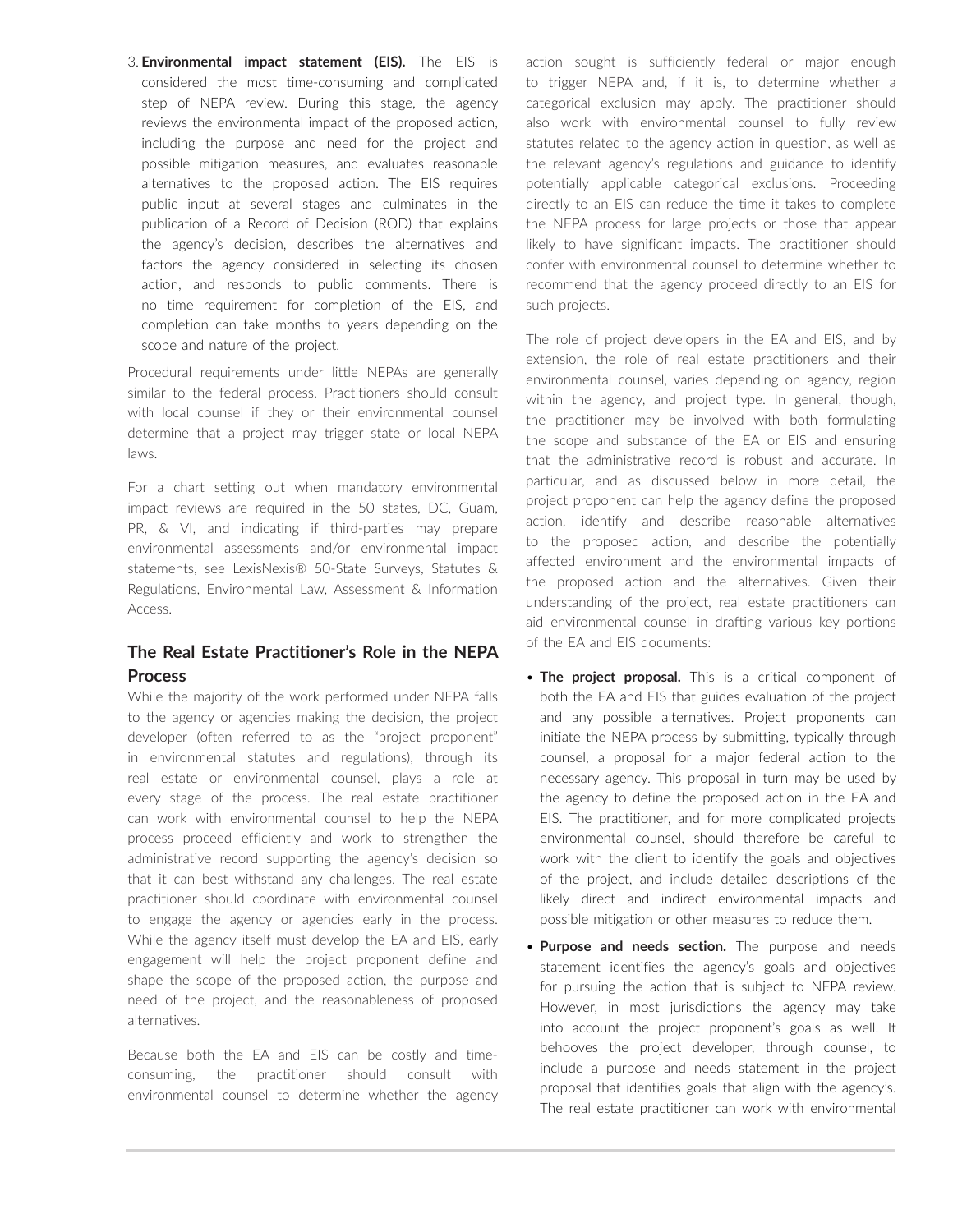counsel to draft these statements. Note that the purpose and needs cannot be so narrowly defined that it may only be accomplished by the proposed action.

- **Reasonable alternatives.** The agency is responsible for identifying reasonable alternatives, including a "no action" alternative. Whether an alternative is reasonable, and whether it is ultimately selected by the agency, is based on the purpose and needs of the project. The project proponent, through counsel, can and should prepare materials discussing why alternatives may be infeasible, unreasonable, inconsistent with the purpose and needs, etc. Because the real estate practitioner may be more familiar with the project and its goals, he or she should work with environmental counsel to develop these materials.
- **Preparing NEPA documents.** The EA and EIS documents must identify alternatives to the proposed action and explain why either the proposed action has no significant impact, or why the proposed action is preferable to reasonable alternatives. These documents must review a wide variety of environmental impacts, including the impact of the proposed action, the possibility of mitigating or avoiding these environmental impacts, and the impacts from proposed alternatives. The project proponent may fund a third-party contractor or consultant to prepare EA or EIS documents. Doing so typically streamlines the NEPA process. The project proponent may select the contractor or consultant for an EA, though the agency must independently evaluate the environmental issues and is responsible for determining the scope and content of the EA. See [https://energy.gov/sites/prod/files/G-CEQ-40Questions.](https://energy.gov/sites/prod/files/G-CEQ-40Questions.pdf) [pdf](https://energy.gov/sites/prod/files/G-CEQ-40Questions.pdf) (Forty Most Asked Questions Concerning CEQ's NEPA Regulations). For the EIS, the agency is required to select the third-party contractor even if the project proponent pays for costs of the EIS. Nevertheless, the project proponent may suggest third-party contractors. The real estate practitioner may have experience in identifying consultants or contractors who can prepare these documents. Otherwise, environmental counsel will typically be able to assist in identifying contractors or consultants.

Under CEQ regulations, the contractor that prepares the EIS may not have conflicts of interest, which are broadly defined to cover "any known benefits other than general enhancement of professional reputation." See [https://](https://energy.gov/sites/prod/files/G-CEQ-40Questions.pdf) [energy.gov/sites/prod/files/G-CEQ-40Questions.pdf](https://energy.gov/sites/prod/files/G-CEQ-40Questions.pdf) (Forty Most Asked Questions Concerning CEQ's NEPA Regulations). Perceived and actual conflicts of interest often give rise to challenges of the NEPA process, making this an important consideration for identifying or selecting possible contractors. CEQ regulations require EIS contractors to execute a disclosure statement specifying that they have no financial or other interest in the outcome of the project. EA contractors should similarly execute such a disclosure for inclusion in the administrative record.

- **Supplementing the administrative record.** The administrative record is critical for evaluating the sufficiency of the NEPA process, including the environmental impact assessment, if the agency's decision is challenged through litigation. The agency may request supplemental information from the project proponent, or the project proponent may request inclusion of materials in the administrative record. As such, the project proponent, typically through environmental counsel, should ensure the inclusion of materials that can be used to defend the reasonableness of the agency's decision to select the proposed project over either no action or an alternative. These can include studies, technical information, factual materials, correspondence, and other records.
- **Commenting.** The agency must solicit and review public comments regarding both the scope of the EIS and the contents of the draft EIS. CEQ regulations mandate that the agency solicit comments from project proponents, if any. The project proponent, typically through environmental or experienced real estate counsel, can and should comment at both stages. The real estate practitioner should work with environmental counsel to review third-party comments and respond where warranted. Likewise, if the agency solicits public comments on the EA, the project proponent, through environmental or experienced real estate counsel, should comment and respond to third parties if necessary.

#### **Judicial Review of NEPA Reviews**

An agency's NEPA determinations can be challenged in court, typically by an environmental or community group, particularly where projects are larger or located in environmentally sensitive areas. The challenge to the agency action is brought under the Administrative Procedure Act (APA), 5 U.S.C. § 500 et seq., against the agency. This can take the form of a challenge to a decision not to prepare an EA, a decision not to prepare an EIS, or a challenge to the adequacy of an EA or EIS.

An agency's decision not to prepare an EA typically rests on its determination that a categorical exclusion applies, while a determination not to prepare an EIS often rests on a Finding of No Significant Impact (FONSI) that results from an EA. These challenges often allege insufficient or incorrect information was utilized by the agency, or claim an inappropriate or flawed analysis.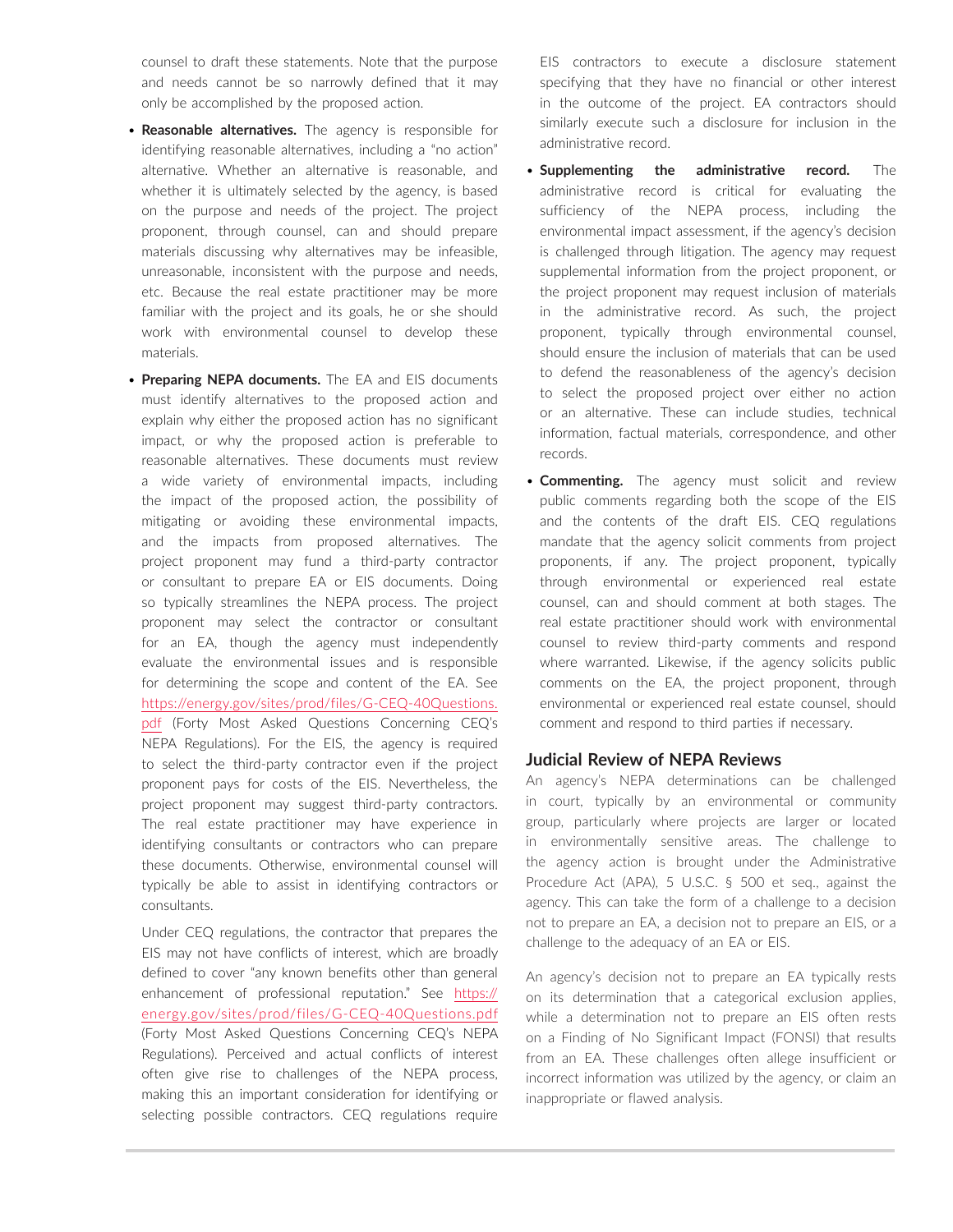The standard of review for agency decisions regarding whether to prepare an EA or EIS depends on both the court and the agency's rationale. A majority of courts review agency decisions not to prepare an EA or EIS under an arbitrary or capricious standard. If the agency finds that a categorical exclusion applies, the courts are split between a reasonableness standard and an arbitrary and capricious standard. Decisions not to prepare an EIS based on a FONSI are typically based on an arbitrary and capricious standard that examines whether the agency took a "hard look" at the proposed action's potential environmental effects, properly identified environmental concerns, and convincingly presented and documented its findings.

Challenges to a completed EIS can include claims that important information was not considered by the agency, that the agency's consideration of alternatives was inadequate, or that the agency failed to adequately consult with other agencies (e.g., consultation with the U.S. Fish and Wildlife Service regarding Endangered Species Act issues).

Review of agency NEPA decisions is generally limited to the administrative record. The plaintiff holds the burden of proof in challenging the determination, and courts generally give substantial deference to the agency. The real estate practitioner should work with environmental counsel to ensure the administrative record is complete and supports the agency's determination. Although these challenges to agency actions are lawsuits against the agency itself, the interests of the developer may support intervention into the case in some circumstances. Consideration of whether the project proponent should consider intervention should be discussed with environmental counsel.

For complete coverage of the NEPA judicial review process, see 1-1 Environmental Law Practice Guide § 1.11.

#### **Special Considerations**

Large projects often require approvals from several different agencies at the federal, state, and local levels. Moreover, agencies must consult with and solicit comments from any agency that is identified by statute or regulation, or that has expertise over the type of environmental impact involved (e.g., the U.S. Fish and Wildlife Service for endangered species). If multiple agencies are involved, CEQ regulations provide guidance regarding coordination between lead and cooperating agencies.

Where a project involves multiple agencies at multiple levels, the practitioner should confer with local environmental counsel as to how to engage and coordinate with the various agencies.

For complete coverage of the NEPA review process, see 1-1 Environmental Law Practice Guide § 1.04. For more on little NEPAs, see 1-1 Environmental Law Practice Guide § 1.05.

For more on the Council on Environmental Quality regulations, see 1-1 Environmental Law Practice Guide § 1.02.

For discussions of determining an action's significance and the substantive criteria for determining an environmental effect's significance, see 1-1 Environmental Law Practice Guide § 1.07 and § 1.08, respectively.

For more details on environmental impact statements including timing, preparation, scope, format and contents, and procedures—see 1-1 Environmental Law Practice Guide § 1.09. See also 1-1 Environmental Law Practice Guide § 1.10 (special types of environmental impact statements).

# **Other Common Statutes Requiring Environmental Impact Review**

### **Clean Water Act**

Projects located on or adjacent to waterways and wetlands may require a dredge-and-fill permit under the Clean Water Act. The Clean Water Act prohibits the "discharge of dredged or fill material into waters of the United States" without a permit, unless the activity is expressly exempted. These permits, known as Section 404 or 404(b) permits, fall into two broad categories: (1) general (which cover most discharges that have minimal adverse environmental effects) or (2) individual (for activities that have potentially significant environmental impacts). General permits require little or no individual review and may be issued with little or no delay. Individual permits, however, must be reviewed by the U.S. Army Corps of Engineers (the USACE) for compliance with statutory and regulatory requirements, as well as a public interest review. The Environmental Protection Agency (EPA), on the other hand, is responsible for developing policies, guidance, and environmental criteria used in evaluating Section 404 permit applications. The EPA may prohibit or restrict the use of a specific area for disposal, and may also review and comment on individual permit applications. The EPA and the USACE share responsibility for enforcing Section 404 provisions.

Individual permitting can cause substantial delay and increased costs, but failing to obtain Section 404 permits can lead to claims by the government for fines and penalties in addition to restoration and mitigation.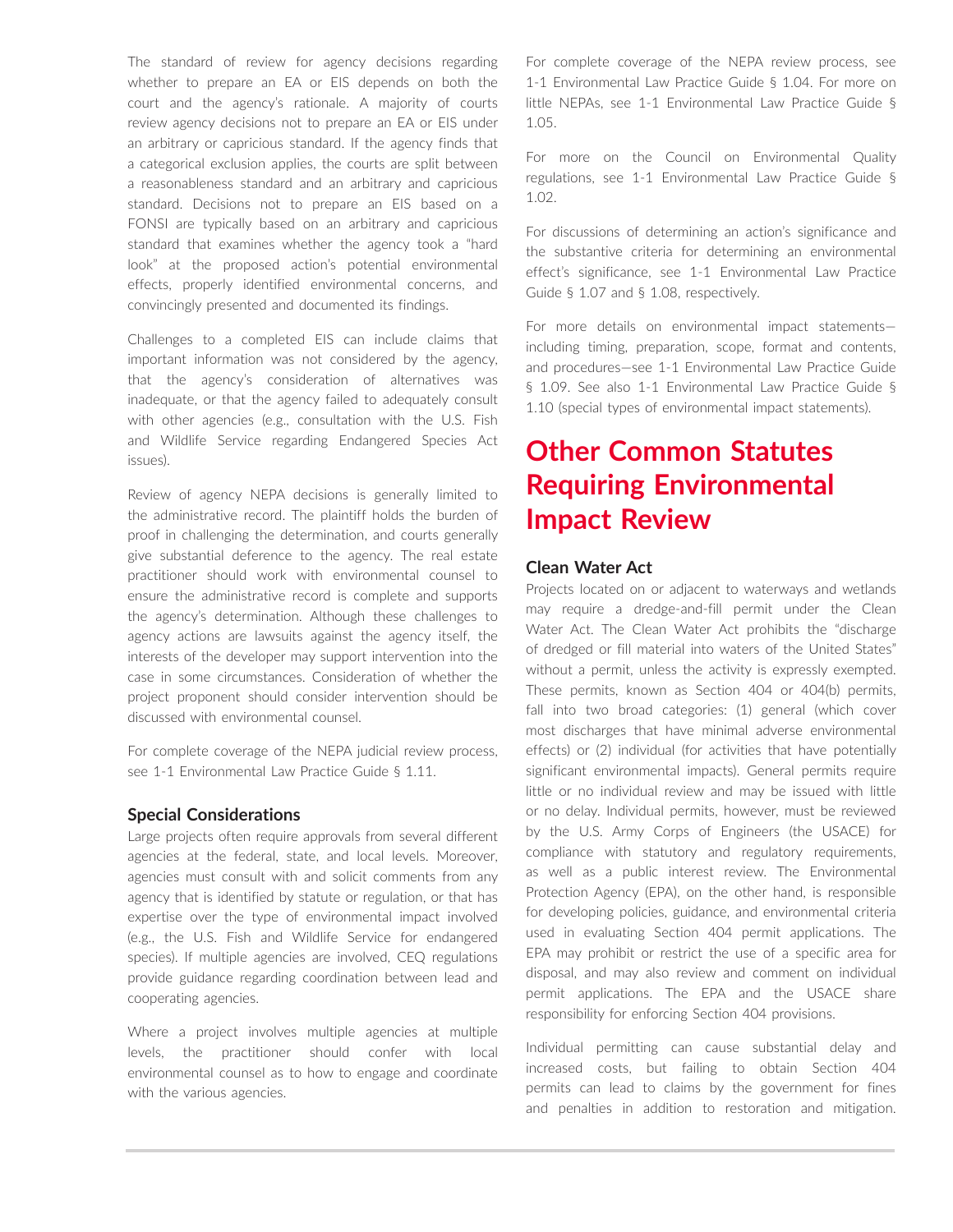Therefore, it is critical for the practitioner at the outset of a project to consult environmental counsel to determine whether a project may require a Section 404 permit, and, if so, whether it will be eligible for a general permit or must undergo an individual permitting process. Note, however, that the following activities are exempt from Section 404's permit requirements:

- Established (ongoing) farming, ranching, and silviculture activities such as plowing, seeding, cultivating, minor drainage, harvesting for the production of food, fiber, and forest products, or upland soil and water conservation practices
- Maintenance (but not construction) of drainage ditches
- Construction and maintenance of irrigation ditches
- Construction and maintenance of farm or stock ponds
- Construction and maintenance of farm and forest roads, in accordance with best management practices
- Maintenance of structures such as dams, dikes, and levees

Three factors must be met to trigger the Section 404 permitting requirement: (1) the "discharge" of (2) "dredged or fill materials" into (3) "waters of the United States." The meaning of these terms, and whether a Section 404 permit is required, is subject to extensive and everchanging case law and regulatory guidance. That means the precise contours of these terms may differ depending on which EPA region, USACE office, and federal circuit your project is located in. Further, the last several years have involved multiple attempts to revise the definition of the term "waters of the United States" (often referred to as WOTUS), resulting in extensive regulatory action and litigation that is currently ongoing. First, an attempt by the Obama administration to revise the WOTUS rule was blocked by the courts in 2015 before it ever took effect (proposed Clean Water Rule of 2015). Then, in July 2017, the EPA and USACE reversed course under the Trump administration by formally rescinding the 2015 WOTUS rule and began a new process to re-evaluate the definition of WOTUS. The EPA published a final revised WOTUS rule in April 2020 ("2020 WOTUS rule"), which is being challenged in multiple courts around the country. As of this writing, one federal court in California has denied a request to enjoin the implementation of the 2020 WOTUS rule, and another federal court in Colorado has granted an injunction as to its implementation in Colorado. Both cases are on appeal, and other similar cases are still pending in federal district courts. This creates significant uncertainty for the indefinite future as to whether the 2020 WOTUS rule, or the pre-2015 rules, regulations, and guidance documents, will be utilized in any particular jurisdiction and practitioners will need to confirm the applicable standards in the jurisdiction of their projects on an ongoing basis. Updates regarding the regulations are available on the EPA's website. See <https://www.epa.gov/wotus-rule>.

A key question in determining whether a project requires a Section 404 permit is whether activities are located on or in "waters of the United States." Navigable and interstate waters, their tributaries, and wetlands adjacent to navigable and interstate waters are typically considered "waters of the United States." Wetlands adjacent to tributaries may also be considered "waters of the United States."

A source of significant confusion is whether waters with a "significant nexus" to traditional navigable waters are also covered by the CWA. This significant nexus test arises from Justice Kennedy's concurrence in Rapanos v. United States, 547 U.S. 715 (2006), in which he argued that waters that affect the physical, biological, or chemical integrity of traditionally navigable waters are covered by the CWA. The EPA developed guidance to implement this test in the wake of the Rapanos decision, and that guidance remains in effect until and unless the 2020 WOTUS rule is in effect in the jurisdiction where a project is located. To determine whether a significant nexus exists requires a factual analysis that can involve geographic, hydrologic, and potentially biologic considerations, and may require consultation with both experts and agency officials. Under the 2020 WOTUS rule, the definition is significantly narrower than under the "significant nexus" test, particularly as to wetland areas that are not adjacent to jurisdictional waters, and tributaries that do not contribute perennial or intermittent flow into traditional navigable waters in a typical year. The 2020 WOTUS rule can be found [here](https://www.federalregister.gov/documents/2020/04/21/2020-02500/the-navigable-waters-protection-rule-definition-of-waters-of-the-united-states).

The USACE determines whether an area constitutes "waters of the United States." This decision, known as a jurisdictional decision or JD is reviewable in court and is valid for five years. The USACE has developed numerous guidance documents to aid in making JD under the CWA, and are available online. See [http://www.usace.army.mil/](http://www.usace.army.mil/Missions/Civil-Works/Regulatory-Program-and-Permits/Related-Resources/CWA-Guidance/) [Missions/Civil-Works/Regulatory-Program-and-Permits/](http://www.usace.army.mil/Missions/Civil-Works/Regulatory-Program-and-Permits/Related-Resources/CWA-Guidance/) [Related-Resources/CWA-Guidance/.](http://www.usace.army.mil/Missions/Civil-Works/Regulatory-Program-and-Permits/Related-Resources/CWA-Guidance/) In addition, applicants (i.e., project developers through counsel) can seek a permit using a preliminary jurisdictional decision, which assumes jurisdiction and allows the permit process to move forward more quickly. See [http://www.spl.usace.army.mil/Portals/17/](http://www.spl.usace.army.mil/Portals/17/docs/regulatory/JD/AJD/JD_PJD%20form.pdf) [docs/regulatory/JD/AJD/JD\\_PJD%20form.pdf](http://www.spl.usace.army.mil/Portals/17/docs/regulatory/JD/AJD/JD_PJD%20form.pdf). Note that doing so may involve additional compensatory mitigation, as all waters affected by the permitted activities will be considered jurisdictional waters.

In sum, if your client's project involves adding materials to or otherwise impacting one of the wetlands or waterways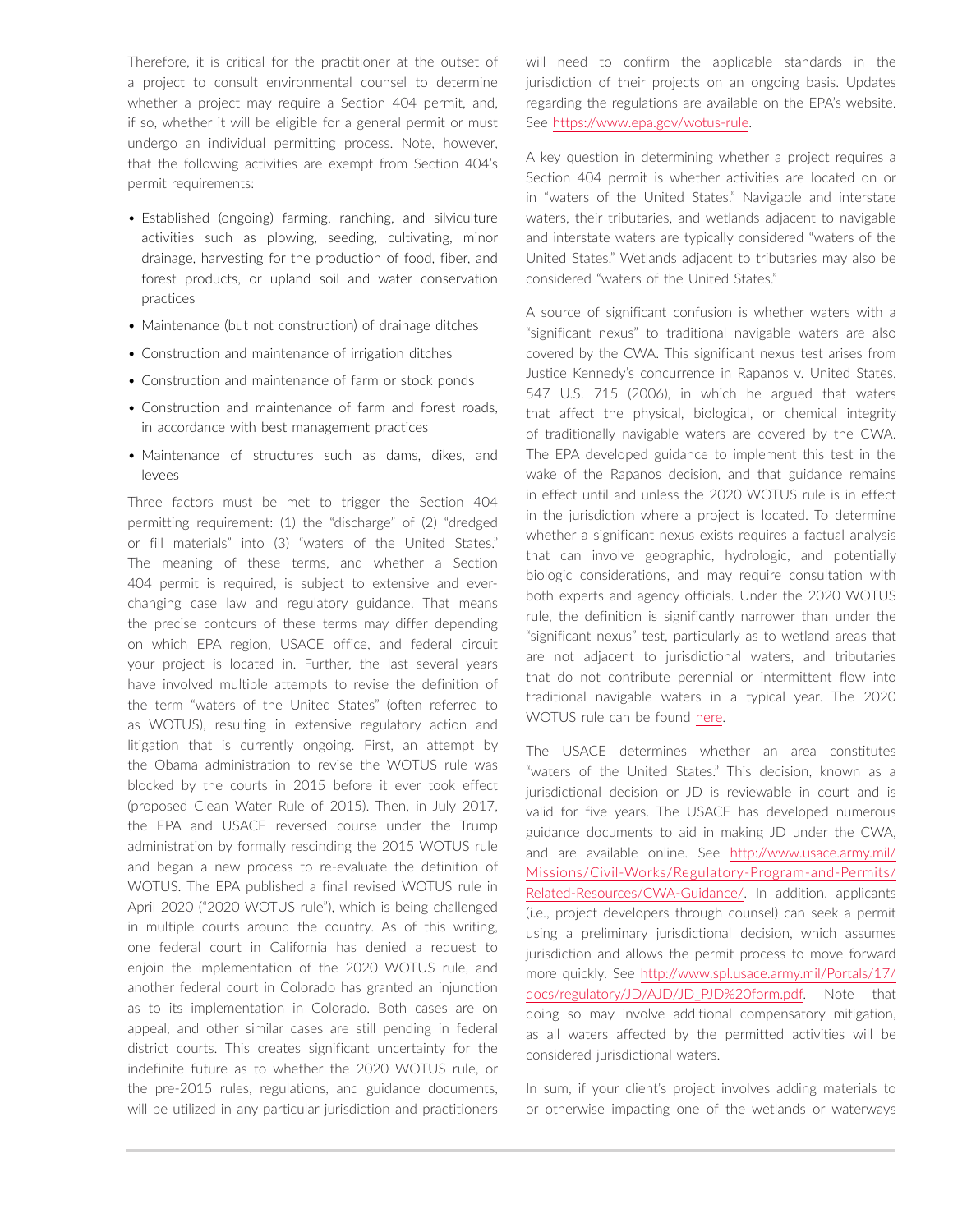discussed above, you should consult environmental counsel to carefully evaluate whether you will need a Section 404 permit. A few examples of activities that require a permit include:

- The addition of dredged material to a specified discharge site located in waters of the United States
- The runoff or overflow from a contained land or water disposal area
- Any addition, including redeposit other than incidental fallback, of dredged material, including excavated material, into waters of the United States that is incidental to any activity, including mechanized land clearing, ditching, channelization, or other excavation (Note that this does not include simply mowing or cutting down plants where the process does not disturb the roots or surrounding soil)

The real estate practitioner should also consult with environmental counsel to determine whether the activity in question may be covered by a general permit. These general permits are issued on a nationwide, regional, and state basis. Nationwide permits (NWPs) are available online. See [http://www.usace.army.mil/Missions/Civil-](http://www.usace.army.mil/Missions/Civil-Works/Regulatory-Program-and-Permits/Nationwide-Permits/2017_NWP_FinalDD/)[Works/Regulatory-Program-and-Permits/Nationwide-](http://www.usace.army.mil/Missions/Civil-Works/Regulatory-Program-and-Permits/Nationwide-Permits/2017_NWP_FinalDD/)Permits/2017 NWP FinalDD/. Of particular relevance are NWP 29 for Residential Development activities and NWP 39 for Commercial and Institutional Developments. Other examples include minor road-building activities and utility line backfill. In addition, certain activities may be permitted under a Letter of Permission (LOP) process, which is a streamlined individual permitting process based on region-specific criteria for activities that the USACE has determined to have only minor environmental impacts. Local environmental counsel or local agency officials may be helpful in determining whether a regional or state general permit, or whether the local region's LOP, might apply.

If no general permit applies to the activity in question, an individual permit is necessary. The applicant, typically through environmental counsel, must prepare an analysis of the project for USACE consideration under Section 404(b)(1) of the CWA. The USACE, and in some instances EPA, will then evaluate whether the permit can be issued and under what conditions. A Section 404 permit is not available if either a practical alternative exists that is less damaging to the aquatic environment or if the permit would result in significant degradation to the waters. The permit application must show steps taken to minimize and avoid impacts to the waters and aquatic resources, and to compensate for unavoidable losses. The USACE must also evaluate the public interest of the permit, including the impact on such factors as navigation, economics, fish and wildlife values, land use, and the needs and the welfare of the people. In addition, the application must list any threatened or endangered species that might be impacted and measures taken to minimize and mitigate that impact.

An important aspect of any Section 404 application is compensatory mitigation for unavoidable impacts to aquatic resources. There are a number of methods of compensatory mitigation, including, for example, restoration of degraded habitat, creation of new wetlands, and preservation of wetlands through easements or through the purchase of credits from a mitigation bank. Significant guidance is available for developing a project's compensatory mitigation mechanisms, and it is important for the real estate practitioner to consult with environmental counsel and work with the USACE to develop an application's mitigation plan. See [https://www.epa.gov/cwa-404/compensatory-mitigation.](https://www.epa.gov/cwa-404/compensatory-mitigation)

For complete coverage of Section 404 permitting requirements and what constitutes "waters of the United States," see 4-19 Environmental Law Practice Guide § 19.01 et seq.

### **Endangered Species Act**

If your client's project is located on or around endangered or threatened species habitat or is located on previously undeveloped lands (i.e., greenfield development), it is possible that the project will require an incidental take permit under the Endangered Species Act (ESA). Under the ESA, it is illegal to "take" any endangered or threatened species without a permit. The term "take" is broad, and includes both intentional and incidental killing, harassing, or harming of endangered or threatened species. It also includes habitat modification that may result in killing or injuring an endangered or threatened species by impairing behaviors like nesting or reproduction.

The first step for the practitioner, often with assistance of environmental counsel, is to determine the location of endangered or threatened species that could potentially be affected by the project. The U.S. Fish and Wildlife Service (USFWS) has developed a mapping tool called Information for Planning and Consultation (IPaC), see [https://ecos.](https://ecos.fws.gov/ipac/) [fws.gov/ipac/,](https://ecos.fws.gov/ipac/) which will show you any threatened or endangered species that may live on or around the proposed project. Note that this tool lists any and all plants and animals that may occur on the project property. Consultation with the USFWS, or, for projects involving marine resources, the National Marine Fisheries Service, and third-party consultants as necessary, is important to determine whether your project is likely to "take" endangered or threatened species that might be listed on IPaC.